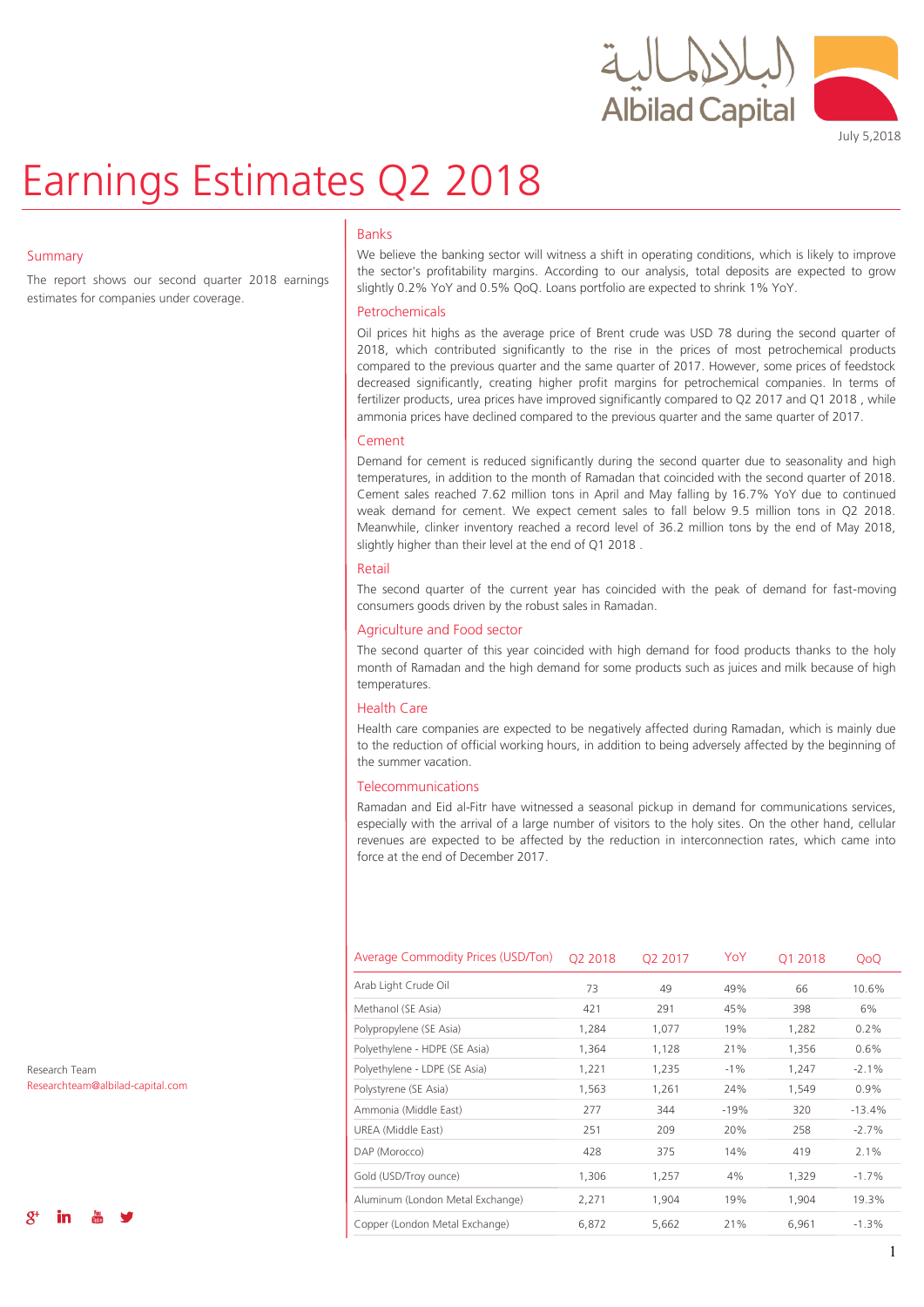

# The Following Table Illustrates our Estimates for the Second Quarter of 2018

| Code / Sector-SAR mn                     | Company          | Q2 2018E | Q2 2017A | YoY    | Q1 2018A | QoQ       |
|------------------------------------------|------------------|----------|----------|--------|----------|-----------|
| <b>Banks</b>                             |                  |          |          |        |          |           |
| 1020                                     | Aljazira         | 256      | 220      | 16%    | 245      | $5\%$     |
| 1120                                     | Al Rajhi         | 2,470    | 2181     | 13%    | 2,383    | $4\%$     |
| 1150                                     | Alinma           | 604      | 488      | 24%    | 582      | $4\%$     |
| Materials                                |                  |          |          |        |          |           |
| 2010                                     | SABIC            | 5,478    | 3,710    | 48%    | 5,505    | $(0.5\%)$ |
| 2020                                     | SAFCO            | 241      | 204      | 18%    | 237      | 2%        |
| 2290                                     | YANSAB           | 811      | 346      | 134%   | 630      | 29%       |
| 2330                                     | Advanced         | 191      | 194      | (2% )  | 98       | 95%       |
| 3020                                     | Yamama Cement    | 27       | 12       | 122%   | 24       | 13%       |
| 3030                                     | Saudi Cement     | 105      | 24       | 340%   | 142      | (26%)     |
| 3060                                     | Yanbu Cement     | 45       | 80       | (44% ) | 40       | 14%       |
| 1211                                     | <b>MAADEN</b>    | 579      | 356      | 63%    | 638      | (9% )     |
| Energy                                   |                  |          |          |        |          |           |
| 4030                                     | Bahri            | 176      | 154      | 14%    | 123      | 43%       |
| <b>Commercial &amp; Professional Svc</b> |                  |          |          |        |          |           |
| 6004                                     | Catering         | 127      | 131      | (3%)   | 120      | $6\%$     |
| <b>Consumer Services</b>                 |                  |          |          |        |          |           |
| 6002                                     | Herfy Foods      | 41       | 43       | (5% )  | 48       | (14%)     |
| Retailing                                |                  |          |          |        |          |           |
| 4003                                     | Extra            | 45       | 43       | $5\%$  | 22       | 105%      |
| 4190                                     | Jarir            | 154      | 148      | 4%     | 22       | 613%      |
| Food & Staples Retailing                 |                  |          |          |        |          |           |
| 4001                                     | A. Othaim Market | 79       | $71$     | 11%    | 67       | 17%       |
| 4006                                     | Farm Superstores | 15       | $20\,$   | (25%)  | 12       | 24%       |
| Food & Beverages                         |                  |          |          |        |          |           |
| 2050                                     | Savola Group     | 111      | 229      | (52%)  | $-84$    | 232%      |
| 2280                                     | Almarai          | 689      | 674      | 2%     | 344      | 100%      |
| 6010                                     | NADEC            | 6        | 26       | (78%)  | $-5$     | 216%      |
| Health Care Equipment & Svc              |                  |          |          |        |          |           |
| 4002                                     | Mouwasat         | 97       | 76       | 27%    | 106      | (8%)      |
| 4004                                     | Dallah Health    | 49       | 70       | (30%)  | 58       | (16%)     |
| 4005                                     | Care             | 25       | 20       | 28%    | 26       | (2%)      |
| 4007                                     | Al Hammadi       | 26       | 26       | $1\%$  | 31       | (16%)     |
| <b>Telecommunication Services</b>        |                  |          |          |        |          |           |
| 7010                                     | <b>STC</b>       | 2,484    | 2,377    | 5%     | 2,588    | (4% )     |
| 7020                                     | Etihad Etisalat  | $-107$   | $-190$   | 44%    | $-93$    | (15%)     |
| 7030                                     | ZAIN KSA         | $-50$    | 8        | (725%) | $-77$    | 35%       |